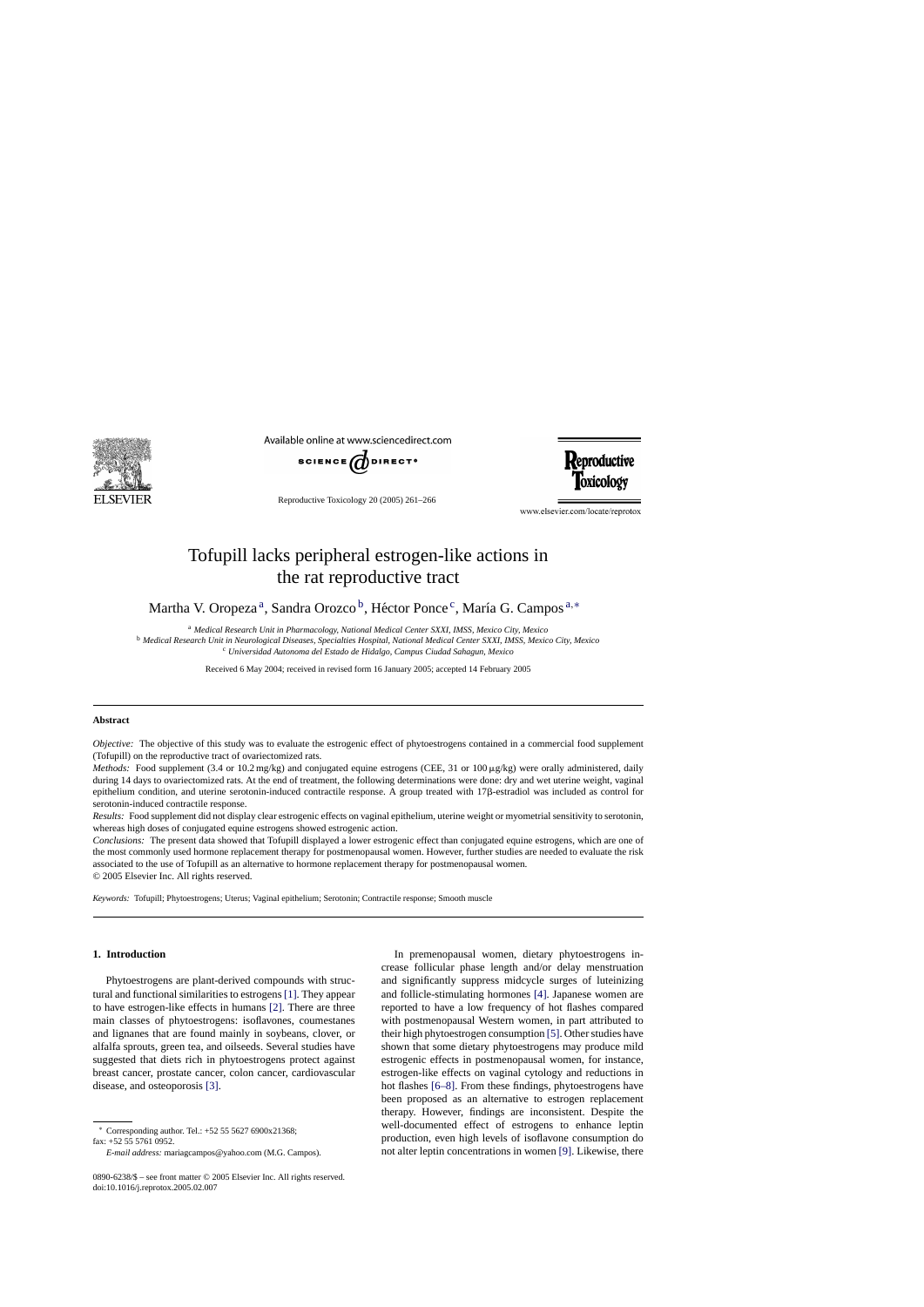are intra-assay response variations in some studies, and there is no clear correlation between estrogenic changes in vaginal cytology and the effect on hot flashes. These differences in response may depend on the population studied, soy products consumed, duration of exposure, and variability in response to phytoestrogen supplementation in postmenopausal women [\[10\].](#page-4-0)

Studies with animals have shown that coumestrol (one of the most potent phytoestrogens), administered parenterally at a dose of  $200 \mu g/day$  for 3 days exhibited dosedependent uterotrophic activity, revealed by uterine weights similar to those produced by physiological doses of estradiol [\[11\].](#page-4-0) In rats, Picherit et al. observed that genistein and daidzein might bind to estrogen receptors in the rat uterus homogenate, and induce a weak estrogenic effect on in vitro contractile response to either oxytocin or luprostiol [\[12\].](#page-4-0) On the other hand, when soybean estrogens were administered to surgically postmenopausal macaques the vaginal cytological pattern was similar to that of postmenopausal controls without treatment [\[13\].](#page-4-0) In both, animals and postmenopausal women studies, findings were inconclusive. One fact to take into account when analyzing phytoestrogen actions is biological potency. The majority of these compounds lack steroidal structure and are less potent than synthetic estrogens  $(10^{-3}$  M versus  $10^{-5}$  M, respectively), and their effects vary among species, routes of administration, and end points [\[14\].](#page-4-0)

In spite of inconclusive experimental data, a food supplement, named Tofupill, was developed and commercialized as an alternative to estrogen replacement therapy for postmenopausal women. In Tofupill formulation, each capsule contains 34 mg of phytoestrogens extracted from soybean and flaxseeds. To our knowledge, there are only scarce evaluations of the actions of Tofupill on the female reproductive tract.

The myometrial sensitivity to serotonin is a wellcharacterized estrogen-dependent response. It has been shown that estrogens promote specific serotonin-induced myometrial contractility, which is related to an estrogendependent increase in the number of uterine serotonin receptors[\[15–18\]. I](#page-4-0)ndeed, in the absence of an adequate estrogenic stimulus, the myometrium is not sensitive to serotonin [\[19\].](#page-4-0) Based on these results, we included the serotonin-induced contractile response as an index of estrogenic effects on myometrium.

The aim of the present study was to evaluate the peripheral estrogenic effect of Tofupill on the following estrogendependent characteristics of female reproductive tract: uterine weight, keratinization of the vaginal epithelium, and sensitivity of uterine smooth muscle to serotonin-induced contractile response.

Since postmenopausal women are potential consumers of Tofupill, we decided to test the effects of Tofupill on the reproductive tract of a postmenopausal model, the adult bilaterally ovariectomized rat.

## **2. Materials and methods**

## *2.1. Animals*

Adult female Sprague–Dawley rats, 200–250 g body weight, 10–12 weeks old, bred in the center for laboratory animals production and maintenance (National Medical Center SXXI, IMSS), with free access to food and water, and housed in groups of 4–5 per cage under a 12:12 h light:dark schedule, were used. The rats were bilaterally ovariectomized under xylacine (20 mg/kg body weight) and ketamine (45 mg/kg body weight) anesthesia.

#### *2.2. Treatments*

After a recovery period of 2 weeks, rats were randomly assigned to one of the following groups of 14 day treatment:

| Group | Treatment                              | Dose                         | n              |
|-------|----------------------------------------|------------------------------|----------------|
| I     | Conjugated equine estrogens, low dose  | $10.4 \mu$ g/kg              | .5             |
| Н     | Tofupill, low dose                     | $3.4 \text{ mg/kg}$          | 5              |
| Ш     | Vehicle, low dose                      | 1.0 <sub>mL</sub>            | 6              |
| IV    | Conjugated equine estrogens, high dose | $31.2 \mu g/kg$              | 6              |
| V     | Tofupill, high dose                    | $10.2 \,\mathrm{mg/kg}$      | 6              |
| VI    | Vehicle, high dose                     | $1.5$ mL                     | 5              |
| VII   | 17 <sub>B</sub> -Estradiol             | $40.0 \,\mathrm{\upmu g/kg}$ | $\overline{4}$ |

Low dose was calculated on the body weight basis as three times the dose recommended to postmenopausal women, whereas high dose was calculated as three times the low dose. Conjugated equine estrogens (CEE) used were the commercial presentation of commonly used estrogen replacement therapy in postmenopausal women and served as positive control. The groups III and VI that received only the vehicle were included as negative controls for the low- and highdose treatments, respectively. The group VII was included as a positive control for the serotonin-induced contractile response.

Drugs were prepared from the commercial presentation of conjugated equine estrogens (Premarin 0.625 mg, Wyeth, Mexico) or the food supplement (Tofupill MR, Suave y Fácil, Mexico); tablet or capsule content was pulverized and suspended in the necessary volume of methyl cellulose 0.5%, to administer the corresponding dosage in a maximum volume of 1.0 mL/day (low dose) or 1.5 mL/day (high dose) to each rat. During 14 days, CEE, phytoestrogens, or vehicle were orally administered to rats through a silastic gastric probe every 24 h. Estradiol  $17\beta$  ( $10 \mu g/day/0.1 \text{ mL}$ ) was prepared in corn oil and injected subcutaneously 48 and 24 h prior experiments.

#### *2.3. Estrogenic activity*

*Uterine weight.* Before performing contractile activity assays, the dissected uterus was placed on a filter paper to eliminate liquid excess and to record wet weight. At the end of contractile assays, tested segments and remainder of the uter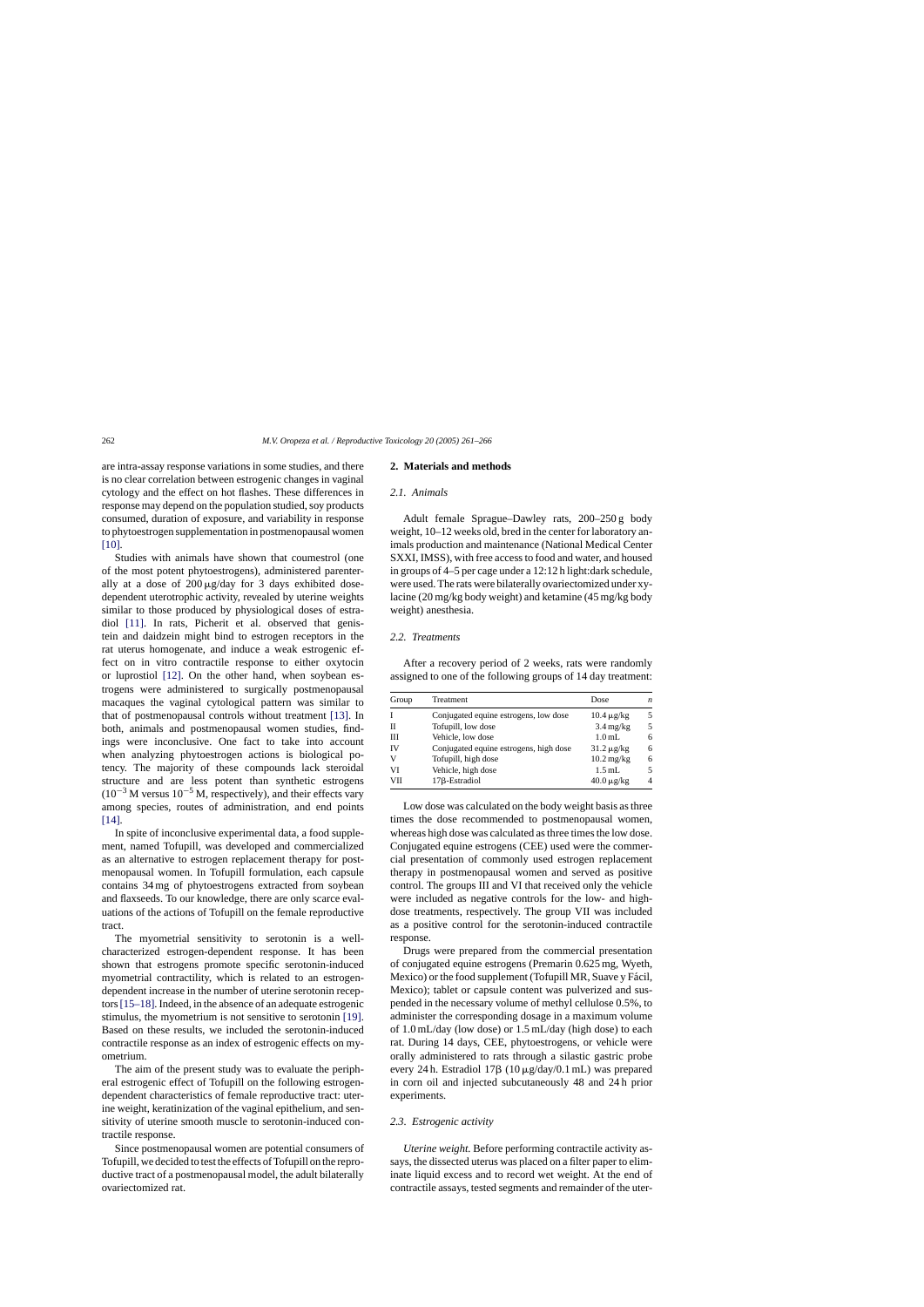ine tissue from each rat was dried in a laboratory oven and dry weight was recorded.

*Vaginal epithelium.* Daily vaginal smears were taken to observe the estrogenic effect on vaginal epithelium. Vaginal smears were observed fresh and were subsequently fixed in absolute ethanol and stained with hematoxilin-eosin.

In ovariectomized rats, the vaginal smear showed an atrophic pattern consisting of leukocytes, mucus and scarce nucleated epithelial cells. When estrogens were administered to ovariectomized rats, the vaginal smear consisted mainly of exfoliated cornified cells [\[20\].](#page-5-0)

#### *2.4. Uterine smooth muscle sensitivity to serotonin*

The day after the last day of treatment, vaginal smear was recorded, the rat was killed by decapitation, and the uterus was dissected. Rings approximately 5–7 mm long were dissected from cervical segment of each uterine horn. Uterine cervical segments were placed longitudinally in a 5 mL organ bath containing Krebs–Ringer-bicarbonate (KRB) solution with the following composition (mM): NaCl, 120; KCl, 4.6; KH<sub>2</sub>PO<sub>4</sub>, 1.2; MgSO<sub>4</sub>, 1.2; CaCl<sub>2</sub>, 1.5; NaHCO<sub>3</sub>, 20; and glucose, 11. KRB solution pH 7.4 was maintained at 37 °C and gassed continuously with a mixture of 95%  $O<sub>2</sub>$ –5%  $CO<sub>2</sub>$ . Each uterine segment was placed under optimum resting force of 1 g and allowed to equilibrate for 1 h before exposure to drugs; during this equilibration period tissues were washed with fresh KRB every 10 min. After equilibration, uterine rings were bathed in a depolarizing solution (60 mM KCl), prepared by equimolar substitution of NaCl for KCl. This solution produces uterine smooth muscle contractile response that was considered a maximal standard response. Contractile responses were recorded isometrically with a FT03 Grass tension transducer connected to a Grass model 7B polygraph. After two consecutive similar responses to 60 mM KCl, uterine segments were exposed to different concentrations of serotonin in a non-cumulative manner  $(10^{-8}$  to  $10^{-4}$  M). Each serotonin concentration remained in the tissue bath for 10 min.

## *2.5. Analysis of data*

Differences in uterine weight between treatments were evaluated with one-way analysis of variance (ANOVA) followed by Bonferroni test. *P* < 0.05 was considered statistically significant. Values reported are means  $\pm$  standard error (S.E.M.).

## **3. Results**

### *3.1. Effects on uterine weight*

Wet weight of uterus from rats treated with either low or high-dose CEE was higher than that from Tofupill-treated  $(P<0.05$  and 0.01, respectively) or non-treated ovariec-

Fig. 1. Wet uterine weight of uterus from ovariectomized rats treated per os with conjugated equine estrogens: low dose =  $10.4 \,\mu\text{g/kg}$ , high  $dose = 31.2 \mu g/kg$ ; phytoestrogens: low  $dose = 3.4 \text{ mg/kg}$ , high  $dose = 10.2$  mg/kg; or vehicle: low  $dose = 1$  mL, high  $dose = 1.5$  mL. Bars represent mean of 5–6 animals, T-lines represent S.E.M. ∗*P* < 0.05; \*\**P* < 0.01 as compared with conjugated equine estrogens.

tomized controls  $(P<0.01)$  (Fig. 1). Only uterus from the CEE-treated rats showed the classical hyperemic appearance due to estrogenic stimulation.

Similar values of dry weight were recorded for all of the low-dose treatments. On the contrary, dry weight of high-dose CEE-treated rats was higher than those of either high-dose Tofupill-treated rats (*P* < 0.01) or non-treated ovariectomized controls  $(P<0.05)$  (Fig. 2). Also, the uterine weight (wet and dry) from Tofupill-treated rats was similar to that of the ovariectomized controls (Figs. 1 and 2).

#### *3.2. Effects on vaginal epithelium*

Vaginal epithelium from rats treated with low doses of either CEE or Tofupill was similar to that of non-treated ovariectomized controls. In the case of high-dose treatments, only CEE-induced keratinization of vaginal epithelium as



Fig. 2. Dry uterine weight of uterus from rats treated p.o. with conjugated equine estrogens: low dose =  $10.4 \mu$ g/kg, high dose =  $31.2 \mu$ g/kg; phytoestrogens: low dose =  $3.4 \text{ mg/kg}$ , high dose =  $10.2 \text{ mg/kg}$ ; or vehicle: low  $dose = 1$  mL, high  $dose = 1.5$  mL. Bars represent mean of 5–6 animals, Tlines represent S.E.M. <sup>∗</sup>*P* < 0.05; \*\**P* < 0.01 as compared with conjugated equine estrogens.

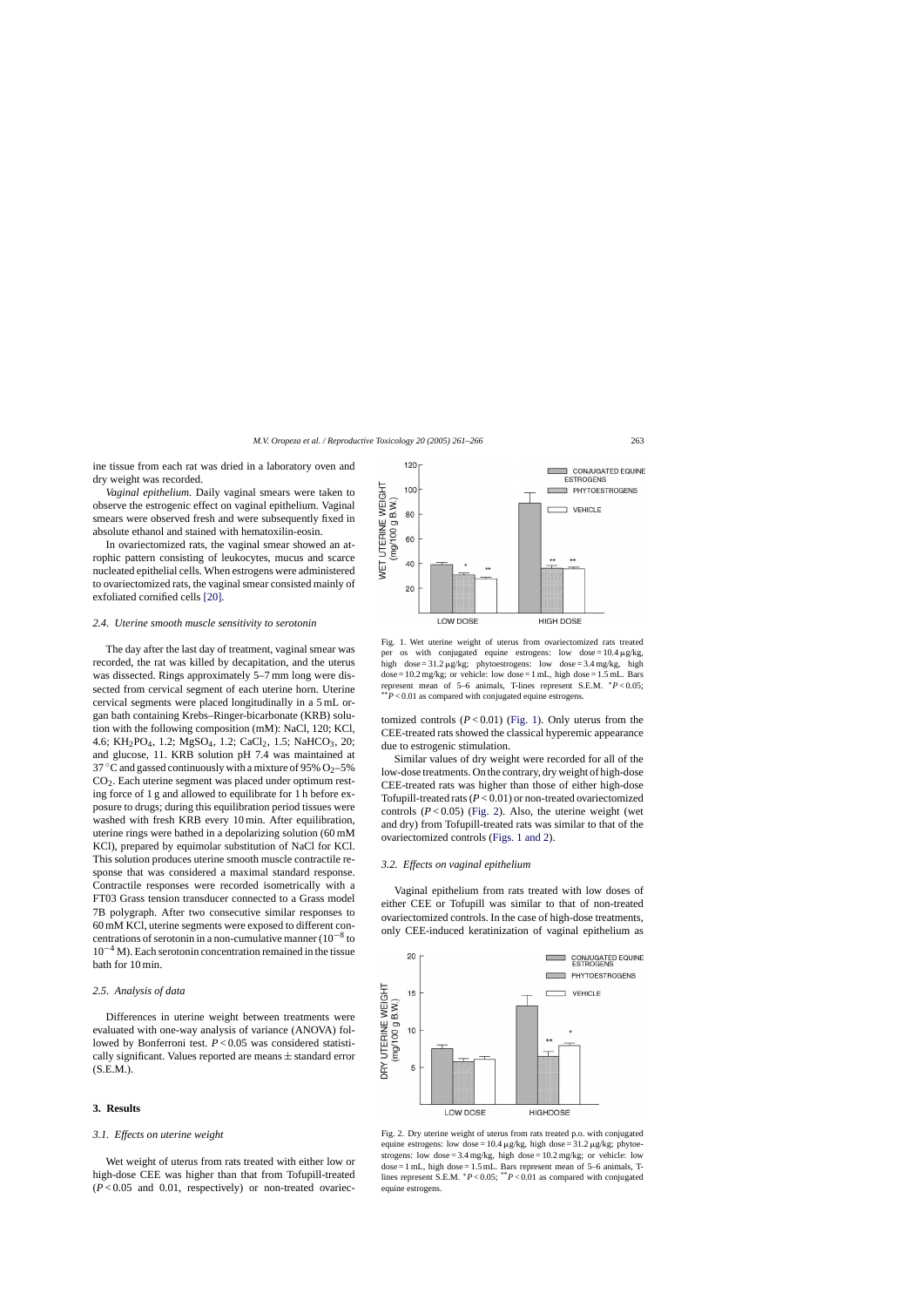

Fig. 3. Vaginal smear from high-dose conjugated equine estrogen-treated rat, cornified and nucleated epithelial cells are observed (hematoxilin-eosin,  $40\times$ ).



Fig. 4. Vaginal smear from high-dose phytoestrogen treated rat. Small, nucleated cells are observed (hematoxilin-eosin, 40×).

evidenced by abundance of cornified cells and presence of some epithelial nucleated cells (Fig. 3). Vaginal epithelium of Tofupill-treated rats displayed presence of leukocytes, mucus, and small-nucleated cells (Fig. 4). On the other hand,



Fig. 5. Vaginal smear from ovariectomized, non-treated rat. A great number of leukocytes are observed (hematoxilin-eosin,  $40\times$ ).



Fig. 6. Poligraphic traces of contractile activity of uterine segments from ovariectomized rats treated with high-dose Tofupill (A), high-dose conjugated equine estrogens (B) or  $17\beta$ -estradiol,  $10 \mu g/r$ at, 48 and 24h prior sacrifice (C).

only leukocytes were observed in vaginal epithelium of control rats (Fig. 5).

#### *3.3. Contractile activity assays*

In uterus from rats treated with either conjugated estrogens or Tofupill, or in vehicle-treated ovariectomized controls (data not shown), serotonin did not induce contractile activity. Only rats treated with  $17\beta$ -estradiol displayed a clear serotonin-induced contractile response (Fig. 6).

# **4. Discussion**

The present study showed that in our model treatment with Tofupill did not display either uterotrophic effect or uterine smooth muscle sensitization to serotonin, but it induced the presence of small-nucleated cells in the vaginal epithelium. This is not a clear estrogenic action but may be indicative of either early or mild estrogenic stimulation. Taken together, these findings suggest that phytoestrogens in Tofupill lack clear peripheral estrogenic actions on female reproductive tract of ovariectomized rats. However, the present data do not rule out the possibility that phytoestrogens contained in Tofupill might control hot flashes in postmenopausal women.

In contrast with present findings, a food supplement of phytoestrogens induced total maturation of vaginal epithelium in postmenopausal women [\[6\].](#page-4-0) However, in postmenopausal macaques soybean estrogens administered during 6 months in the diet did not display estrogenic effect on vaginal cytology [\[13\].](#page-4-0) These discordances might be due to species differences. In support of this notion, previous studies have reported eight residue differences in the deduced amino acid sequence of hormone-binding domains in comparing human to rodent estrogen receptors [\[21,22\];](#page-5-0)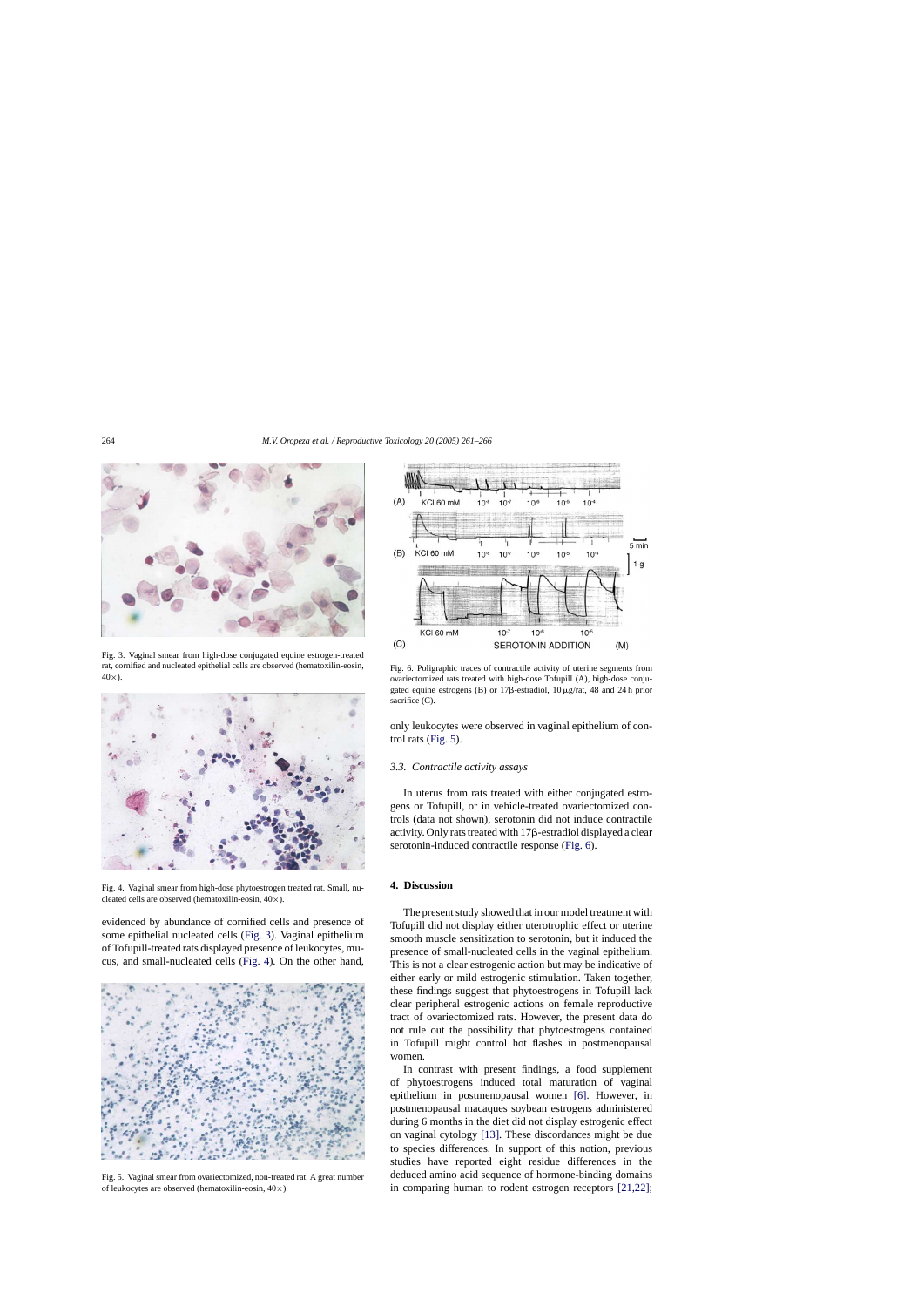<span id="page-4-0"></span>therefore, estrogenicity assays performed in laboratory rodents might not invariably reflect the activity of the same compounds on human estrogen receptors.

The different estrogenic potency of phytoestrogens in relation to estrogens should be considered. Flavonoids are  $10<sup>3</sup>$ to  $10^4$ -fold less potent agonists than  $17\beta$ -estradiol, and micromolar concentrations are required to generate estrogenic activity [2]. In the present study, we focused on estrogenic actions of Tofupill as indicated for hormone replacement therapy; thus, low doses were adjusted from those recommended for postmenopausal women.

Regarding duration of treatment, in the present study daily oral doses were administered during 14 days, which was longer than the time of administration in other studies. Whitten et al. observed that a 4 day oral treatment with coumestrol augmented uterine growth response to estradiol in immature rats [11,23]. In premenopausal women, soy protein given daily during 30 days (one menstrual cycle) was sufficient to exert effects on the menstrual cycle [4]. Rat estrous cycle lasts 4 days; thus, the treatment schedule used in the present study was equivalent to more than three estrous cycles, which seems adequate in view of the studies previously mentioned.

Other studies are in accord with present findings, for instance: soybean estrogens did not demonstrate estrogenic activity on uterine weight of rats in a 2 month treatment schedule [\[24\]. S](#page-5-0)imilarly, soybean estrogens administered during 3 years did not exert estrogenic actions on vaginal epithelium of ovariectomized macaques [13].

Nevertheless, it is noteworthy that Tofupill lacks estrogenic effects on the female reproductive tract, whereas it has been reported that it diminishes hot flashes in postmenopausal women [5–8]. A possible explanation could be that phytoestrogens contained in Tofupill acted as selective estrogen receptor modulators (SERM) [\[25\],](#page-5-0) and could diminish hot flashes without exerting any effect on uterus or vaginal epithelium. Studies on the binding of Tofupill phytoestrogens to estrogen receptors ( $\alpha$  and  $\beta$ ) and the participation of transcriptional systems are required to elucidate this notion, and will be the subject of future studies.

On the other hand, a surprising finding was the lack of effect of CEE on the uterus sensitivity to serotonin. CEE is a combination of water-soluble sodium salts of sulfated esters of several estrogens that may be significantly less potent than  $17\beta$ -estradiol itself. Thus, the relative potency of CEE as compared with  $17\beta$ -estradiol as well as route of administration might explain this feature. The present results also suggest that both uterotrophic effect and keratinization of vaginal epithelium are more sensitive indicators of estrogenic effects than the uterine smooth muscle sensitivity to serotonin in rats.

The present data showed that Tofupill administered orally did not induce clear estrogenic effects on uterine weight, vaginal epithelium or serotonin-induced contractile activity of rat uterus. Because of the limitations of this descriptive approach, additional studies are needed to evaluate the risk

associated to the use of Tofupill as an alternative for hormone replacement therapy for postmenopausal women.

## **Acknowledgement**

Authors thank Suave y Fácil de Mexico for the donation of Tofupill capsules.

## **References**

- [1] Gruber CJ, Tschugguel W, Schneenberger C, Huber JC. Production and action of estrogens. N Engl J Med 2002;346:340–52.
- [2] Miksicek RJ. Commonly occurring plant flavonoids have estrogenic activity. Mol Pharmacol 1993;44(1):37–43.
- [3] Bingham SA, Atkinson C, Liggins J, Bluck L, Coward A. Phytooestrogens: Where are we now? Br J Nutr 1998;79:393–406.
- [4] Cassidy A, Bingham S, Setchell KDR. Biological effects of a diet soy protein rich in isoflavones on the menstrual cycle of premenopausal women. Am J Clin Nutr 1994;60:333–40.
- [5] Lock M. Ambiguities of aging: Japanese experience and perceptions of menopause. Culture Med Psych 1986;10:23–46.
- [6] Wilcox G, Wahlqvist ML, Burger HG. Oestrogenic effects of plant foods on postmenopausal women. Br Med J 1990;301:905–6.
- [7] Baird D, Umbach D, Lansdell L. Dietary intervention study to assess estrogenicity of dietary soy, among postmenopausal women. Clin Endocr 1995;80:1685–90.
- [8] Murkies AL, Lombard C, Strauss BJG. Dietary flour supplementation decreases postmenopausal hot flushes: effect of soy and wheat. Maturitas 1995;21:189–95.
- [9] Phipps WR, Wangen KE, Duncan AM, Merz-Demlow BE, Xu X, Kurzer MS. Lack of effect of isoflavonic phytoestrogen intake on leptin concentrations in premenopausal and postmenopausal women. Fert Steril 2001;75:1059–64.
- [10] Murkies AL, Wilcox G, Davis SR. Phytoestrogens clinical review. J Clin Endocr Metab 1998;82:297–303.
- [11] Whitten PL, Russell E, Naftolin F. Effects of a normal, humanconcentration, phytoestrogen diet on rat uterine growth. Steroids 1992;57:98–106.
- [12] Picherit C, Dalle M, Néliat G, Lebecque P, Davicco MJ, Barlet JP, et al. Genistein and daidzein modulate in vitro rat uterine contractile activity. J Steroid Pharm Mol Biol 2000;75:201–8.
- [13] Cline JM, Obasanjo IO, Pascholf JC, Adams MR, Anthony MS. Effects of hormonal therapies and dietary soy phytoestrogens on vaginal cytology in surgically postmenopausal macaques. Fertil Steril 1996;65(5):1031–5.
- [14] Price KR, Fenwick GR. Naturally occurring oestrogens in foods—a review. Food Addit Contam 1985;2:73–106.
- [15] Campos-Lara G, Caracheo F, Valencia-Sánchez A, Ponce-Monter H. The sensitivity of rat uterus to serotonin in vitro is a late estrogenic response. Arch Invest Med (Mex) 1990;21:71–5.
- [16] Ichida S, Tokunaga H, Oda Y, Fujita N, Hirata A, Hata T. Increase of serotonin receptors in rat uterus induced by estradiol. J Biol Chem 1983;258:13438–43.
- [17] Ichida S, Oda Y, Tokunaga H, Hayashi T, Murakami T, Kita T. Mechanisms of specific change by estradiol in sensitivity of rat uterus to serotonin. J Pharmacol Exp Ther 1984;229:244–9.
- [18] Ichida S, Hayashi T, Kita T, Murakami T. Estradiol-induced increase of specific  $[^{3}H]$ -ketanserin binding sites on rat uterine membranes. Eur J Pharmacol 1985;108:257–64.
- [19] Oropeza MV, Ponce-Monter H, Villanueva-Tello T, Palma-Aguirre JA, Campos MG. Anatomical differences in uterine sensitivity to prostaglandin F2a and serotonin in non-pregnant rats. Eur J Pharmacol 2002;446:161–6.